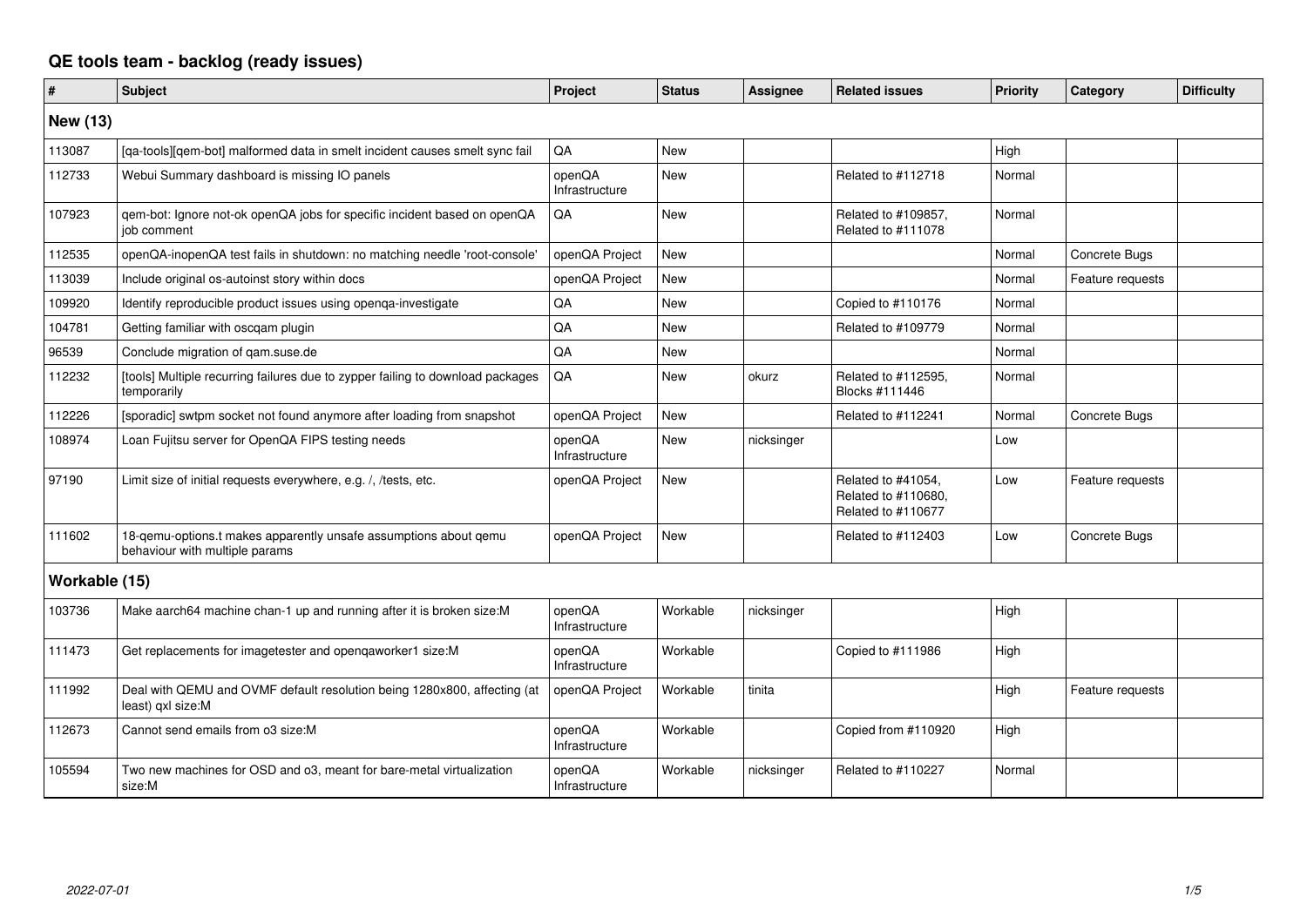| $\vert$ #       | <b>Subject</b>                                                                                                                                                                                    | Project                  | <b>Status</b> | <b>Assignee</b> | <b>Related issues</b>                                                                                                                                                              | <b>Priority</b> | Category         | <b>Difficulty</b> |
|-----------------|---------------------------------------------------------------------------------------------------------------------------------------------------------------------------------------------------|--------------------------|---------------|-----------------|------------------------------------------------------------------------------------------------------------------------------------------------------------------------------------|-----------------|------------------|-------------------|
| 95783           | Provide support for multi-machine scenarios handled by openqa-investigate<br>size:M                                                                                                               | openQA Project           | Workable      | mkittler        | Related to #103425,<br>Related to #71809,<br>Related to #69976,<br>Related to #107014,<br>Related to #110518,<br>Related to #110530,<br>Related to #110176,<br>Copied from #81859  | Normal          | Feature requests |                   |
| 111066          | Document suggested workflows for multiple teams reviewing openQA test<br>results size:M                                                                                                           | openQA Project           | Workable      |                 |                                                                                                                                                                                    | Normal          | Feature requests |                   |
| 99663           | Use more perl signatures - os-autoinst size:M                                                                                                                                                     | openQA Project           | Workable      | okurz           | Related to #102146.<br>Related to #104986,<br>Related to #104520,<br>Related to #106654,<br>Related to #108323,<br>Related to #110983,<br>Related to #112319,<br>Copied to #100967 | Low             | Feature requests |                   |
| 100967          | Use more perl signatures - openQA size:M                                                                                                                                                          | openQA Project           | Workable      | okurz           | Copied from #99663,<br>Copied to #105127                                                                                                                                           | Low             | Feature requests |                   |
| 111338          | Open source https://gitlab.suse.de/qa-maintenance/mtui size:M                                                                                                                                     | QA                       | Workable      |                 | Copied to #111341                                                                                                                                                                  | Low             |                  |                   |
| 109746          | Improve QA related server room management, consistent naming and<br>tagging size:M                                                                                                                | openQA<br>Infrastructure | Workable      |                 | Copied from #102650,<br>Copied to #110521                                                                                                                                          | Low             |                  |                   |
| 109112          | Improve os-autoinst sshXtermVt.pm connection error handling (was: "Test<br>died: Error connecting to <root@redcurrant-4.qa.suse.de>: No route to host")<br/>size:M</root@redcurrant-4.qa.suse.de> | openQA<br>Infrastructure | Workable      |                 | Related to #98832, Has<br>duplicate #109719                                                                                                                                        | Low             |                  |                   |
| 106056          | [virtualization][tools] Improve retry behaviour and connection error handling<br>in backend::ipmi (was: "Fail to connect openqaipmi5-sp.qa.suse.de on our<br>osd environment") size:M             | openQA Project           | Workable      |                 | Related to #102650                                                                                                                                                                 | Low             | Feature requests |                   |
| 107941          | [sporadic] openQA Fullstack test t/full-stack.t can still fail with "udevadm" log<br>message size:M                                                                                               | openQA Project           | Workable      |                 |                                                                                                                                                                                    | Low             | Concrete Bugs    |                   |
| 81899           | [easy][beginner] Move code from isotovideo to a module size:M                                                                                                                                     | openQA Project           | Workable      | okurz           | Related to #108530                                                                                                                                                                 | Low             | Feature requests |                   |
| In Progress (2) |                                                                                                                                                                                                   |                          |               |                 |                                                                                                                                                                                    |                 |                  |                   |
| 107032          | [timeboxed:20h] [spike] Create integration test of os-autoinst's VNC module<br>with VMWare's VNC-over-websockets size:S                                                                           | openQA Project           | In Progress   | mkittler        |                                                                                                                                                                                    | High            | Feature requests |                   |
| 111341          | Open source https://gitlab.suse.de/qa-maintenance/qam-oscplugin/ size:M                                                                                                                           | $\mathsf{QA}$            | In Progress   | osukup          | Copied from #111338                                                                                                                                                                | Normal          |                  |                   |
| Blocked (34)    |                                                                                                                                                                                                   |                          |               |                 |                                                                                                                                                                                    |                 |                  |                   |
| 97862           | More openQA worker hardware for OSD size:M                                                                                                                                                        | openQA<br>Infrastructure | Blocked       | okurz           | Copied from #97043,<br>Copied to #104970                                                                                                                                           | High            |                  |                   |
| 110545          | Investigate and fix higher instability of openqaworker-arm-4/5 vs. arm-1/2/3<br>further things to try size:M                                                                                      | openQA<br>Infrastructure | Blocked       | okurz           | Copied to #111578                                                                                                                                                                  | High            |                  |                   |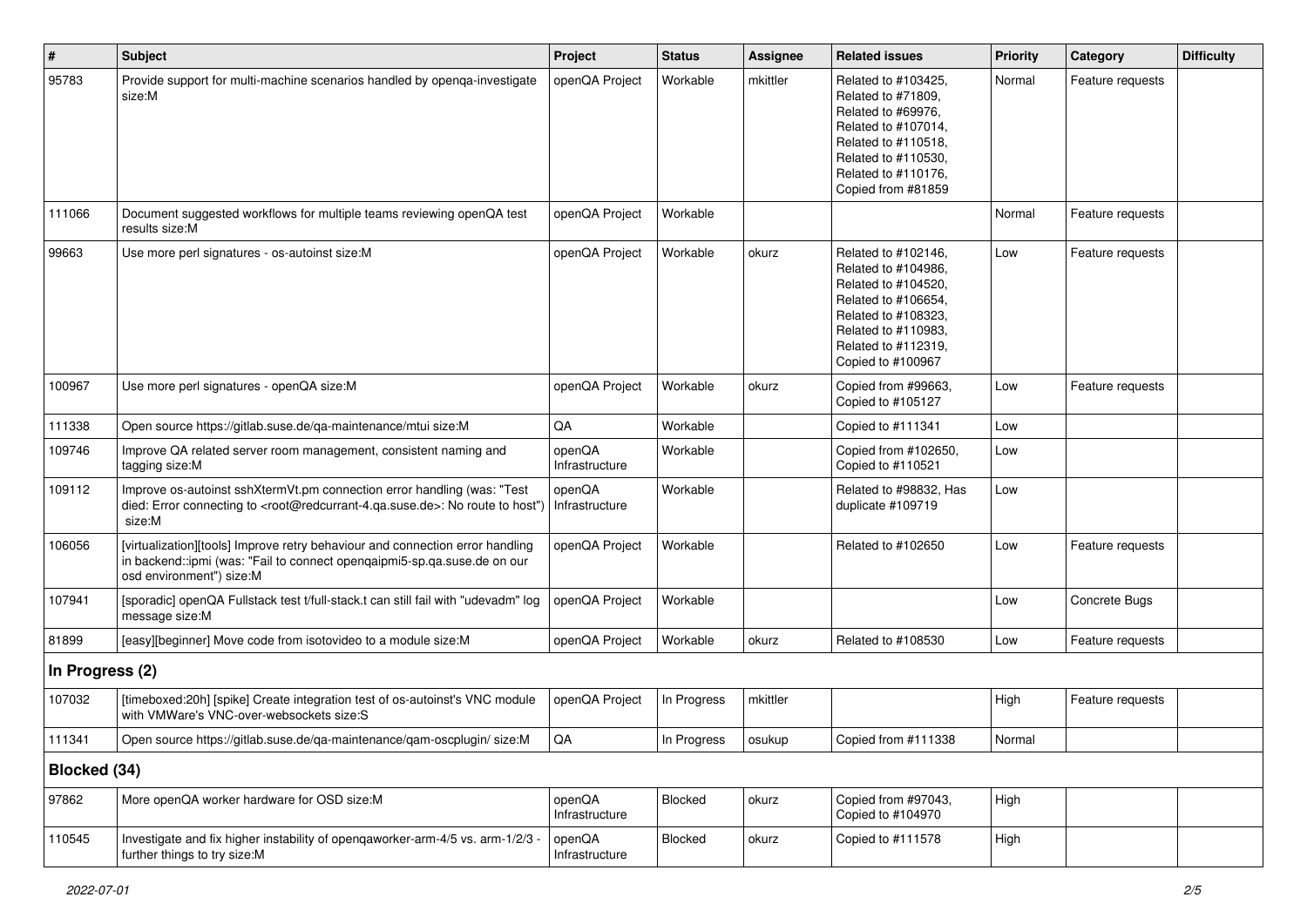| $\vert$ # | <b>Subject</b>                                                                                                                                                                                                             | Project                  | <b>Status</b> | <b>Assignee</b> | <b>Related issues</b>                                                                                                                                    | <b>Priority</b> | Category         | <b>Difficulty</b> |
|-----------|----------------------------------------------------------------------------------------------------------------------------------------------------------------------------------------------------------------------------|--------------------------|---------------|-----------------|----------------------------------------------------------------------------------------------------------------------------------------------------------|-----------------|------------------|-------------------|
| 110920    | Emails from 03 are rejected by mx2.suse.de for certain sender/recipients<br>size:S                                                                                                                                         | openQA<br>Infrastructure | Blocked       | okurz           | Copied from #110629,<br>Copied to #112673                                                                                                                | High            |                  |                   |
| 109668    | [saga][epic] Stable and updated non-gemu backends for SLE validation                                                                                                                                                       | openQA Project           | Blocked       | okurz           | Related to #37339                                                                                                                                        | High            | Feature requests |                   |
| 80142     | [saga][epic] Scale out: Redundant/load-balancing deployments of openQA,<br>easy containers, containers on kubernetes                                                                                                       | openQA Project           | Blocked       | okurz           | Related to #80466,<br>Related to #92893,<br>Related to #110497                                                                                           | High            | Feature requests |                   |
| 100688    | [epic][virtualization][3rd party hypervisor] Add svirt backend compatibility for<br>vmware 7.0                                                                                                                             | openQA Project           | Blocked       | okurz           |                                                                                                                                                          | High            | Feature requests |                   |
| 101048    | [epic] Investigate and fix higher instability of openqaworker-arm-4/5 vs.<br>arm-1/2/3                                                                                                                                     | openQA Project           | Blocked       | mkittler        | Related to #101030                                                                                                                                       | High            | Concrete Bugs    |                   |
| 108530    | os-autoinst plugins: x11_start_program from os-autoinst-distri-openQA<br>dynamically loaded from another git repo size:M                                                                                                   | openQA Project           | Blocked       | cdywan          | Related to #81899                                                                                                                                        | Normal          | Feature requests |                   |
| 112367    | [tools] python-paramiko on Leap/SLE throws exception with ed25519 key<br>size:M                                                                                                                                            | QA                       | Blocked       | jbaier_cz       |                                                                                                                                                          | Normal          |                  |                   |
| 91646     | [saga][epic] SUSE Maintenance QA workflows with fully automated testing,<br>approval and release                                                                                                                           | QA                       | Blocked       | okurz           | Copied to #99303                                                                                                                                         | Normal          |                  |                   |
| 111347    | [saga][epic] Properly maintained Maintenance QA tooling                                                                                                                                                                    | QA                       | Blocked       | okurz           | Copied from #99303                                                                                                                                       | Normal          |                  |                   |
| 103962    | [saga][epic] Easy multi-machine handling: MM-tests as first-class citizens                                                                                                                                                 | openQA Project           | Blocked       | mkittler        | Copied to #112862                                                                                                                                        | Normal          | Feature requests |                   |
| 106922    | [epic][sporadic] openqa_from_git fails in dashboard due to<br>ensure_unlocked_desktop not expecting password entry screen in case of<br>locked desktop auto review:"match=desktop-runner, screenlock timed<br>out.*":retry | openQA Project           | Blocked       | okurz           | Related to #103122,<br>Related to #92092,<br>Related to #44441,<br>Related to #46589,<br>Related to #64078, Copied<br>from #106919, Copied to<br>#108527 | Normal          | Feature requests |                   |
| 94105     | [epic] Use feedback from openga-investigate to automatically inform on<br>github pull requests, open tickets, weed out automatically failed tests                                                                          | QA                       | Blocked       | okurz           | Related to #91773,<br>Related to #107014                                                                                                                 | Normal          |                  |                   |
| 111860    | [epic] Upgrade all our infrastructure, e.g. o3+osd workers+webui and<br>production workloads, to openSUSE Leap 15.4                                                                                                        | openQA Project           | Blocked       | okurz           | Copied from #99183                                                                                                                                       | Normal          | Organisational   |                   |
| 109656    | [epic] Stable non-gemu backends                                                                                                                                                                                            | openQA Project           | Blocked       | okurz           | Related to #99345                                                                                                                                        | Normal          | Feature requests |                   |
| 98472     | [epic] Scale out: Disaster recovery deployments of existing openQA<br>infrastructures                                                                                                                                      | openQA Project           | Blocked       | okurz           |                                                                                                                                                          | Normal          | Feature requests |                   |
| 80150     | [epic] Scale out openQA: Easier openQA setup                                                                                                                                                                               | openQA Project           | Blocked       | okurz           |                                                                                                                                                          | Normal          | Feature requests |                   |
| 110884    | [epic] Properly maintained open source mtui+oscqam                                                                                                                                                                         | QA                       | Blocked       | okurz           |                                                                                                                                                          | Normal          |                  |                   |
| 108527    | [epic] os-autoinst plugins (or wheels or leaves or scrolls) for scalable code<br>reuse of helper functions and segmented test distributions                                                                                | openQA Project           | Blocked       | okurz           | Copied from #106922                                                                                                                                      | Normal          | Feature requests |                   |
| 91914     | [epic] Make reviewing openQA results per squad easier                                                                                                                                                                      | openQA Project           | Blocked       | okurz           | Related to #52655,<br>Related to #93710, Copied<br>from #91467, Copied to<br>#99306                                                                      | Normal          | Feature requests |                   |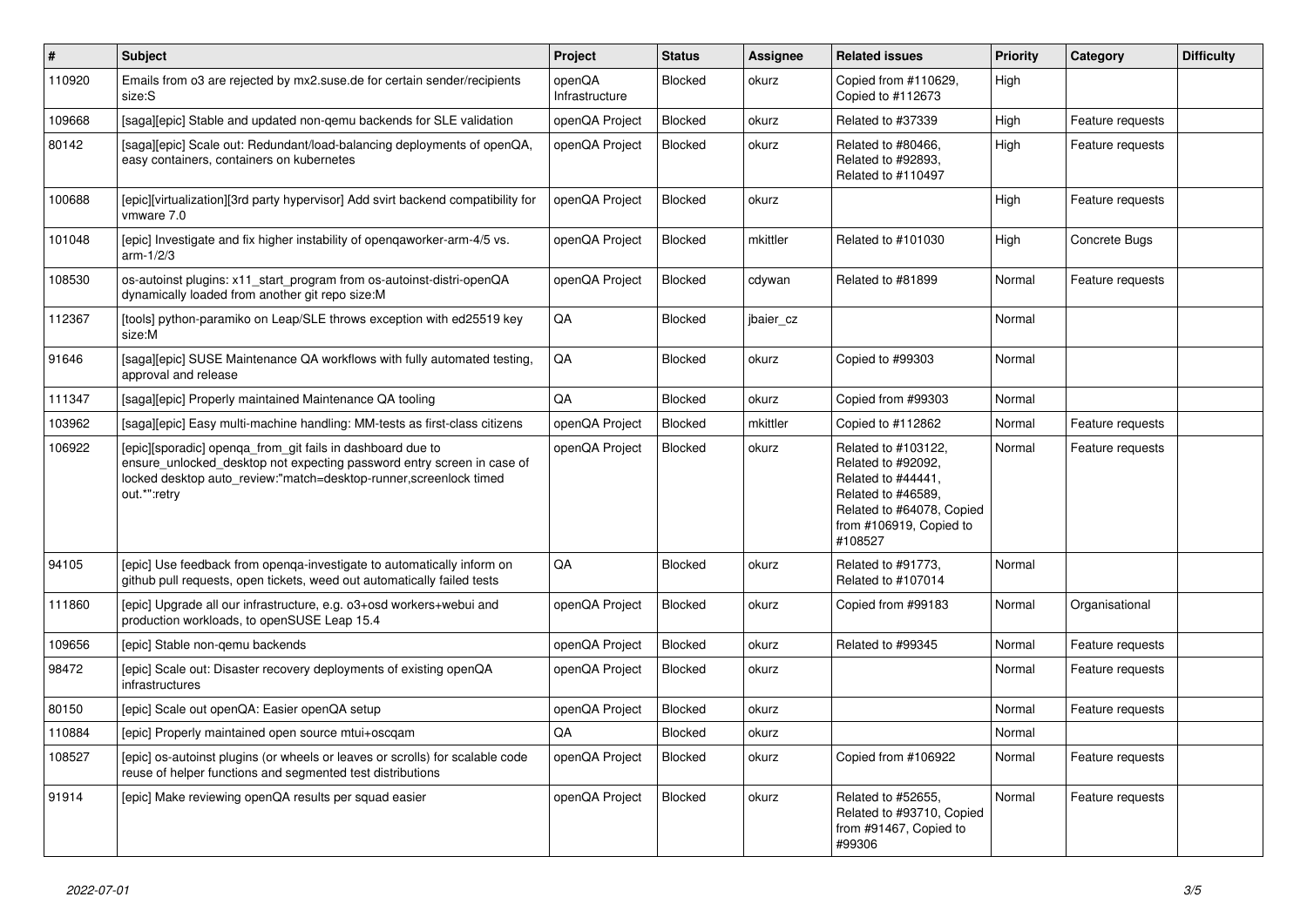| $\vert$ #     | <b>Subject</b>                                                                                                                                                                                                              | Project                  | <b>Status</b> | <b>Assignee</b> | <b>Related issues</b>                                             | Priority | Category                  | <b>Difficulty</b> |
|---------------|-----------------------------------------------------------------------------------------------------------------------------------------------------------------------------------------------------------------------------|--------------------------|---------------|-----------------|-------------------------------------------------------------------|----------|---------------------------|-------------------|
| 92854         | [epic] limit overload of openQA webUI by heavy requests                                                                                                                                                                     | openQA Project           | Blocked       | okurz           | Copied from #92770                                                | Normal   | Feature requests          |                   |
| 96263         | [epic] Exclude certain Minion tasks from "Too many Minion job failures alert"<br>alert                                                                                                                                      | openQA Project           | Blocked       | okurz           | Related to #96197,<br>Related to #98499.<br>Related to #70768     | Normal   | Feature requests          |                   |
| 109846        | [epic] Ensure all our database tables accomodate enough data, e.g. bigint for<br>id's                                                                                                                                       | openQA Project           | Blocked       | okurz           | Copied from #109836                                               | Normal   | Feature requests          |                   |
| 103971        | [epic] Easy *re*-triggering and cloning of multi-machine tests                                                                                                                                                              | openQA Project           | Blocked       | mkittler        | Related to #66071                                                 | Normal   | Feature requests          |                   |
| 99831         | [epic] Better handle minion tasks failing with "Job terminated unexpectedly'                                                                                                                                                | openQA Project           | Blocked       | mkittler        |                                                                   | Normal   | Feature requests          |                   |
| 111578        | Recover opengaworker-arm-4/5 after "bricking" in #110545                                                                                                                                                                    | openQA<br>Infrastructure | Blocked       | nicksinger      | Copied from #110545                                               | Low      |                           |                   |
| 111446        | openQA-in-openQA tests fail due to corrupted downloaded rpm<br>auto_review:"Test died: command '.*zypper -n in<br>os-autoinst-distri-opensuse-deps' failed at<br>openqa//tests/install/test_distribution.pm line 1.*":retry | QA                       | Blocked       | okurz           | Blocked by #112232                                                | Low      |                           |                   |
| 99579         | [epic][retro] Follow-up to "Published QCOW images appear to be<br>uncompressed"                                                                                                                                             | openQA Project           | Blocked       | okurz           | Related to #96557, Copied<br>from #99246                          | Low      | Organisational            |                   |
| 99660         | [epic] Use more perl signatures in our perl projects                                                                                                                                                                        | openQA Project           | Blocked       | okurz           |                                                                   | Low      | Feature requests          |                   |
| 98952         | [epic] t/full-stack.t sporadically fails "clickElement: element not interactable"<br>and other errors                                                                                                                       | openQA Project           | Blocked       | mkittler        | Related to #101734                                                | Low      | Concrete Bugs             |                   |
| 109740        | [epic] Stable os-autoinst unit tests with good coverage                                                                                                                                                                     | openQA Project           | Blocked       | okurz           | Related to #109620                                                | Low      | Feature requests          |                   |
| 81060         | [epic] openQA web UI in kubernetes                                                                                                                                                                                          | openQA Project           | Blocked       | okurz           | Related to #76978                                                 | Low      | Feature requests          |                   |
| 109659        | [epic] More remote workers                                                                                                                                                                                                  | openQA Project           | Blocked       | okurz           |                                                                   | Low      | Feature requests          |                   |
| Feedback (14) |                                                                                                                                                                                                                             |                          |               |                 |                                                                   |          |                           |                   |
| 113030        | test distribution directory git revision can be parsed as "UNKNOWN" and<br>openQA investigation fails to show test git log                                                                                                  | openQA Project           | Feedback      | okurz           |                                                                   | High     | Concrete Bugs             |                   |
| 112898        | Minion workers alert triggering on and off size:M                                                                                                                                                                           | QA                       | Feedback      | okurz           | Related to #96380                                                 | High     |                           |                   |
| 111998        | Make our SLE related tooling work with upcoming changes to build.suse.de<br>(2FA and ssh key based authentication) size:M                                                                                                   | QA                       | Feedback      | mkittler        |                                                                   | High     |                           |                   |
| 112595        | continous deployment installed old version of openQA due to timeout<br>accessing a repo size:M                                                                                                                              | openQA Project           | Feedback      | mkittler        | Related to #112232                                                | High     | Concrete Bugs             |                   |
| 109737        | [opensuse][sporadic] test fails in chromium due to lost characters when<br>typing in the address bar size:M                                                                                                                 | openQA Tests             | Feedback      | cdywan          | Related to #107632                                                | High     | Bugs in existing<br>tests |                   |
| 106759        | Worker xyz has no heartbeat (400 seconds), restarting repeatedly reported<br>on o3 size:M                                                                                                                                   | openQA Project           | Feedback      | cdywan          | Blocked by #110677,<br>Blocked by #110680,<br>Copied from #105828 | Normal   | Concrete Bugs             |                   |
| 110542        | Try to mitigate "VNC typing issues" with disabled key repeat                                                                                                                                                                | openQA Project           | Feedback      | okurz           | Related to #111752                                                | Normal   | Feature requests          |                   |
| 111989        | Seems like o3 machines do not automatically reboot anymore, likely<br>because we continuously call `zypper dup` so that the nightly upgrades don't<br>find any changes? size:M                                              | openQA Project           | Feedback      | okurz           | Copied from #105379                                               | Normal   | Concrete Bugs             |                   |